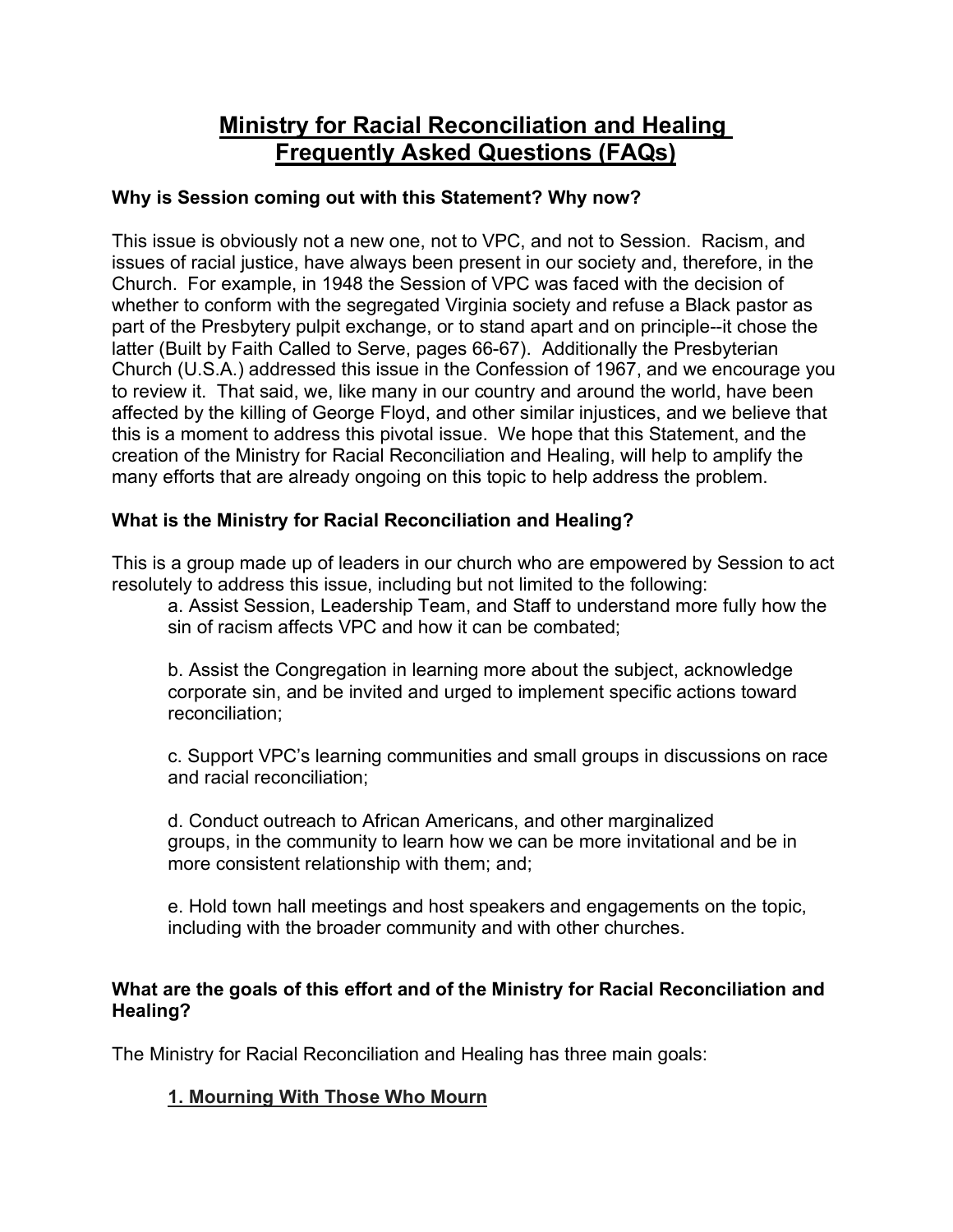· The Ministry will share in the pain of the Lord's people through: prayer, listening, speaking, and acting.

· The Ministry will help all age groups within VPC take advantage of opportunities available to identify with those who are marginalized because of racism.

## **2. Becoming like Christ Together (VPC leadership)**

· The Ministry will assist VPC leadership, including Staff, the Deacon Board, and Session, in assessing the corporate organization of VPC, our rhythms, practices, and policies, specifically reviewing structures within VPC's governance and operations that may be improved to respond to a greater understanding of the effects of racism in our society (e.g., staffing, nominating leadership, hiring, church communications, etc.).

· The Ministry will assist in ongoing efforts focused on racial healing, serve to connect those efforts with leadership where needed, and generally help raise the profile of existing efforts, and where a need or opportunity is identified, lead new efforts.

#### **3. Becoming like Christ Together for the World (Congregation and Community)**

· The Ministry should begin by understanding where our congregation is in regards to this issue of race and justice acknowledging the ways that we may be falling short in understanding each others' backgrounds and experiences that form our perspectives within the Body.

· The Ministry should help to create the space for ongoing conversations and connect the congregation with the larger Body of Christ and community in ways that may help create meaningful encounters that change hearts.

· The Ministry should work with existing efforts at VPC to help incorporate VPC into the greater community more deeply and richly, especially across racial lines.

## **Isn't VPC already doing a lot for racial reconciliation?**

There are already a number of fantastic initiatives that VPC has been a part of and we encourage everyone to enter into the conversation, as possible. For example, our Christ and Culture Adult Learning Community led a 12-week series this summer; those recordings are available. Our long-standing ministry partner, The Great Banquet Community, has been offering a substantive interactive educational series called "Uncomfortable Conversations." As well, our Friday noon prayer calls provide powerful witnesses and opportunities for prayer and discussion. The Ministry for Racial Reconciliation and Healing is not meant to be a substitute for these efforts, but is, instead, meant to amplify, assist with, and encourage new efforts along these lines. Additionally, the Ministry is to help the staff and leadership of VPC review our corporate practices and also see how we can do more.

## **What is meant by "systemic racism?"**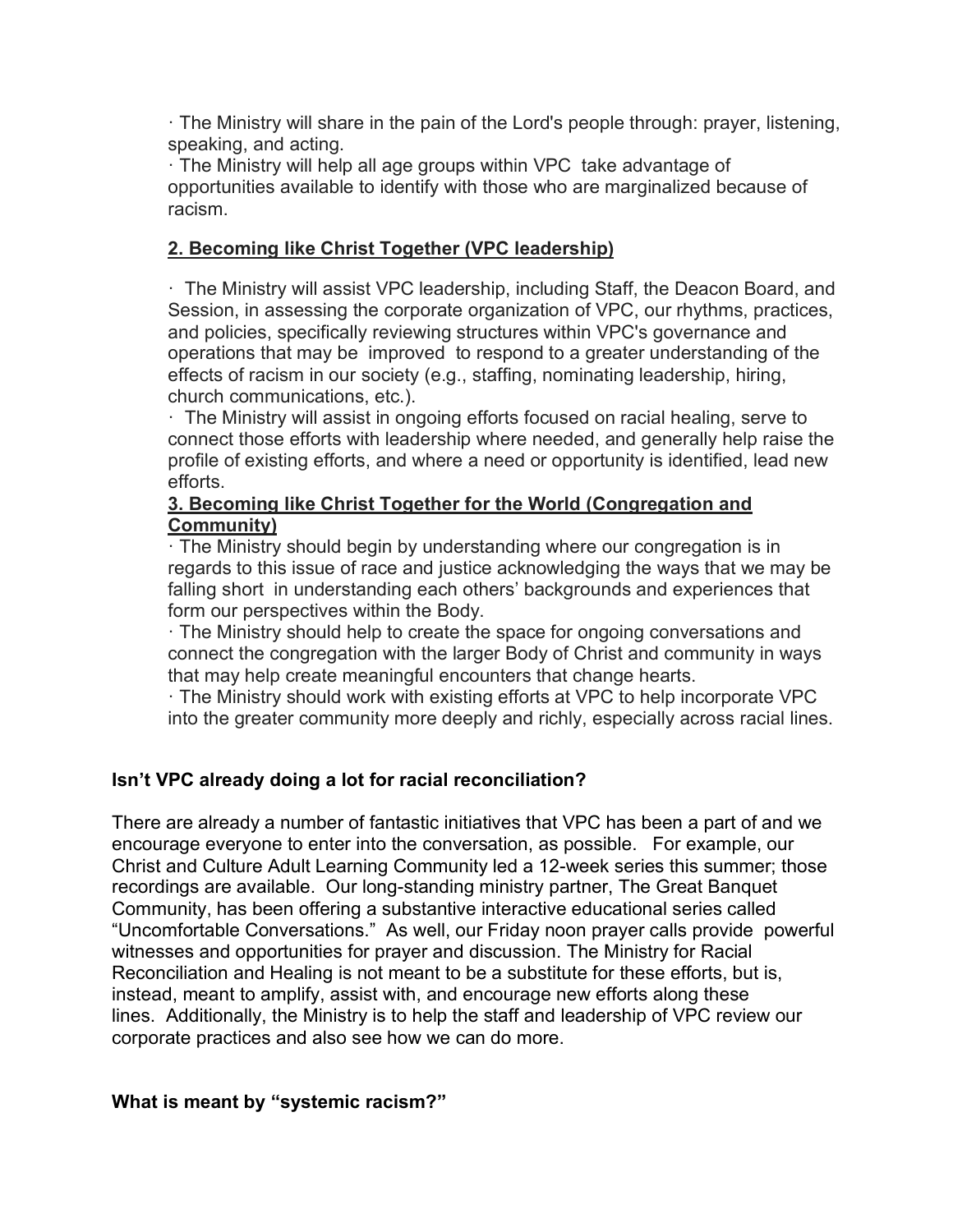We define systemic racism as systems and structures that have procedures or processes that disadvantage certain racial groups. For example, such disadvantage may be seen in how laws are drafted or enforced (e.g., different sentences for similar offenses that lead to Blacks being incarcerated more often and for longer time than Whites), how economic processes are carried out (e.g., the effects on current home ownership based on practices like "redlining"), or that result in restricted access to employment or educational opportunities. These disadvantages may be the result of current overt or conscious racism, but they may also be the result of past racism or covert or unconscious bias.

### **How does this differ from "institutional racism"?**

Institutional racism is similar in nature to systemic racism, but just as it relates to a specific institution or institutions.

### **Isn't "systemic racism" a politically charged word?**

We do not believe that this issue is a partisan issue, nor is the word itself indicative of any political leaning. It has also been used for some time in the Christian context.

For example, the term is also used by churches of all types seeking to address the sin of racism in society. For reference, you can see several representative statements here:

PCUSA Facing Racism (2016 Policy) Evangelical Covenant Order (ECO) Racial Reconciliation Southern Baptist Convention Resolution on Racial Reconciliation PCA Statement on Heinous Killings

#### **Don't we need to change hearts and minds?**

Yes! Changing hearts and minds is crucial to the mission of VPC as we aim to become like Christ together for the world! It is also key to success in overcoming the sin of racism. A key part of that process is identifying the insidiousness of the sin itself, how it can affect our institutions and our everyday lives. As with all sin, the effects of racism ripple through time and across spheres of our lives. As we listen to our brothers and sisters who have suffered the effects of current and past racism at the individual, institutional, and systemic level, we further our understanding and take necessary steps in that process of becoming more like Christ together for the world.

#### **Does hurtful racism ever happen within the walls and programs of VPC?**

This is one of those questions that seems to have an obvious answer to most of us and depending on who you are—the "obvious" answers may be diametrically opposed! Many of us typically don't see racism in ourselves, or our church, while others of us, especially VPC members of color, ask instead "how is it possible not to see